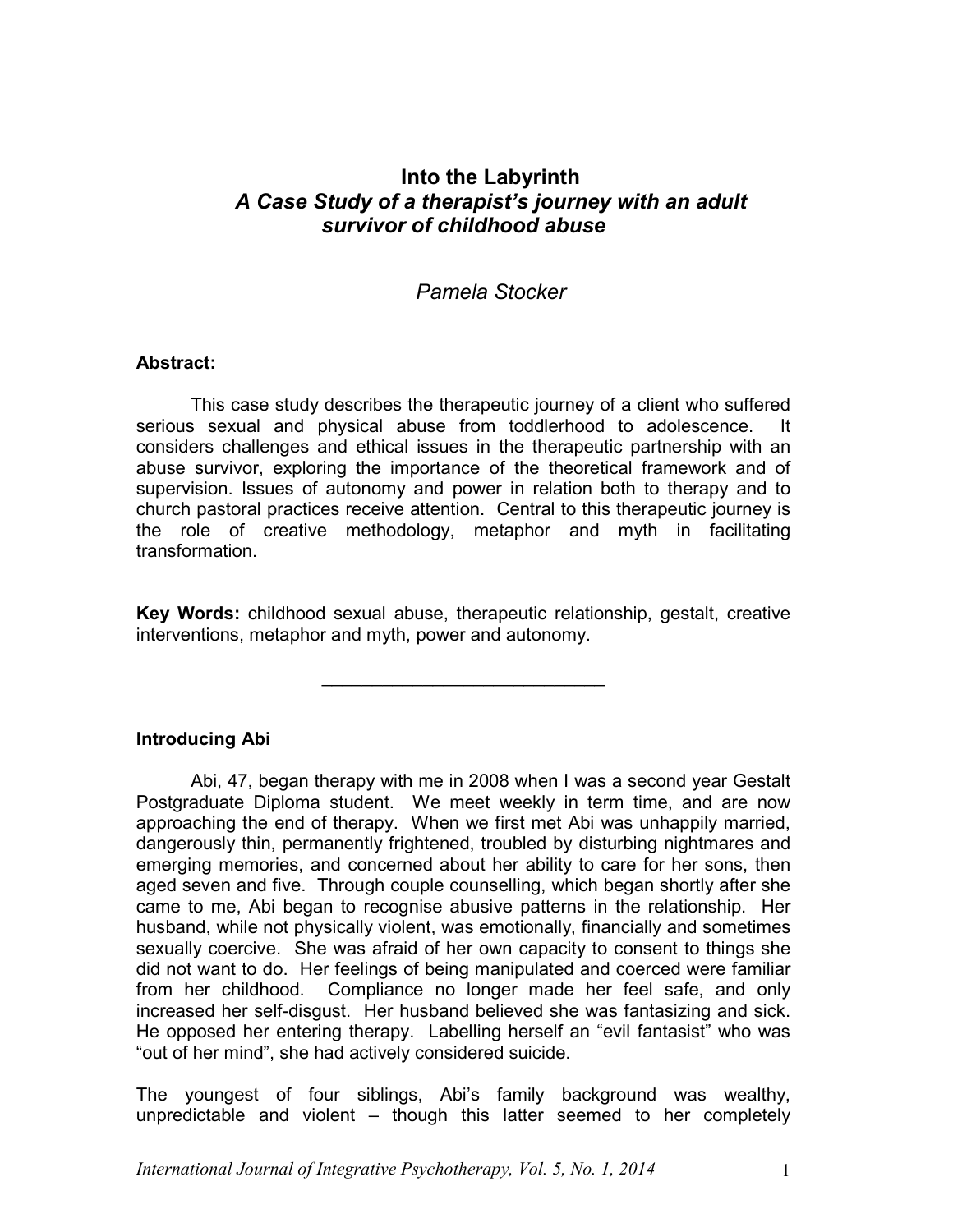unremarkable. Drunkenness and violent rows played a regular part in the family dynamic. Her mother, who died in an unexplained domestic accident when Abi was 11, was alcoholic. Her father remarried after a short time and this second relationship was also highly volatile. Abi is in intermittent but reluctant contact with her stepmother and father, who are still alive, and with some of her siblings. Her closest brother treats her with a mixture of kindness, concern and directive roughness. She finds these encounters confusing and disturbing, and has difficulty keeping her sense of herself.

# **Starting Therapy: "Where shall I begin?"**

My initial training was as a gestalt therapist, but since before I qualified in 2009, I have worked with Sandra Watson as my supervisor, and with Richard Erskine on a number of CPD conferences in England. His Integrative Psychotherapy draws substantially on gestalt understanding of process, phenomenological enquiry and relational contact, but to a gestalt practitioner his approach offers an enriched understanding of relational needs and effective ways of working with the impact of historical patterns on present behaviour and experience. My usual practice at the start of therapy is to ask for only basic personal, relational and medical information. I prefer to allow the client to choose her own route into the labyrinth of her past and present experience. Though we may return to chronological narrative at relevant times during therapy, I focus on establishing a dialogic, phenomenologically-observant relationship through experience-near inquiry.

This was how I began with Abi. What I learnt over several weeks was very serious. She was regularly self-harming, cutting her thighs and torso. She was unable to eat. She knew her behaviour was putting her at risk. She was afraid of the impact she might be having on her sons. She spent her nights either awake and terrified, or suffering nightmares. Domination and escape were recurrent themes. Over recent months memories had begun to emerge of serious sexually abusive encounters primarily with her father and uncle. These seemed to have taken place in a number of family houses between toddlerhood and puberty, but they were fragmentary and hard to make coherent sense of. There seemed also to be a puzzling and disturbing presence of other men and boys in her dreams and recollections, and she had a strong sense of exposure, shame and being watched. Abi was terrified that these experiences might really have happened. We did not name it then, but we both wondered if she had been a victim of a paedophile ring.

In the therapy room, Abi exhibited dissociative patterns, and found it very difficult to "come back." Physically she often became locked in her breath and in her legs and lower torso, and needed to locate "out there" securely, so that she knew how to escape, either physically or emotionally. As an inexperienced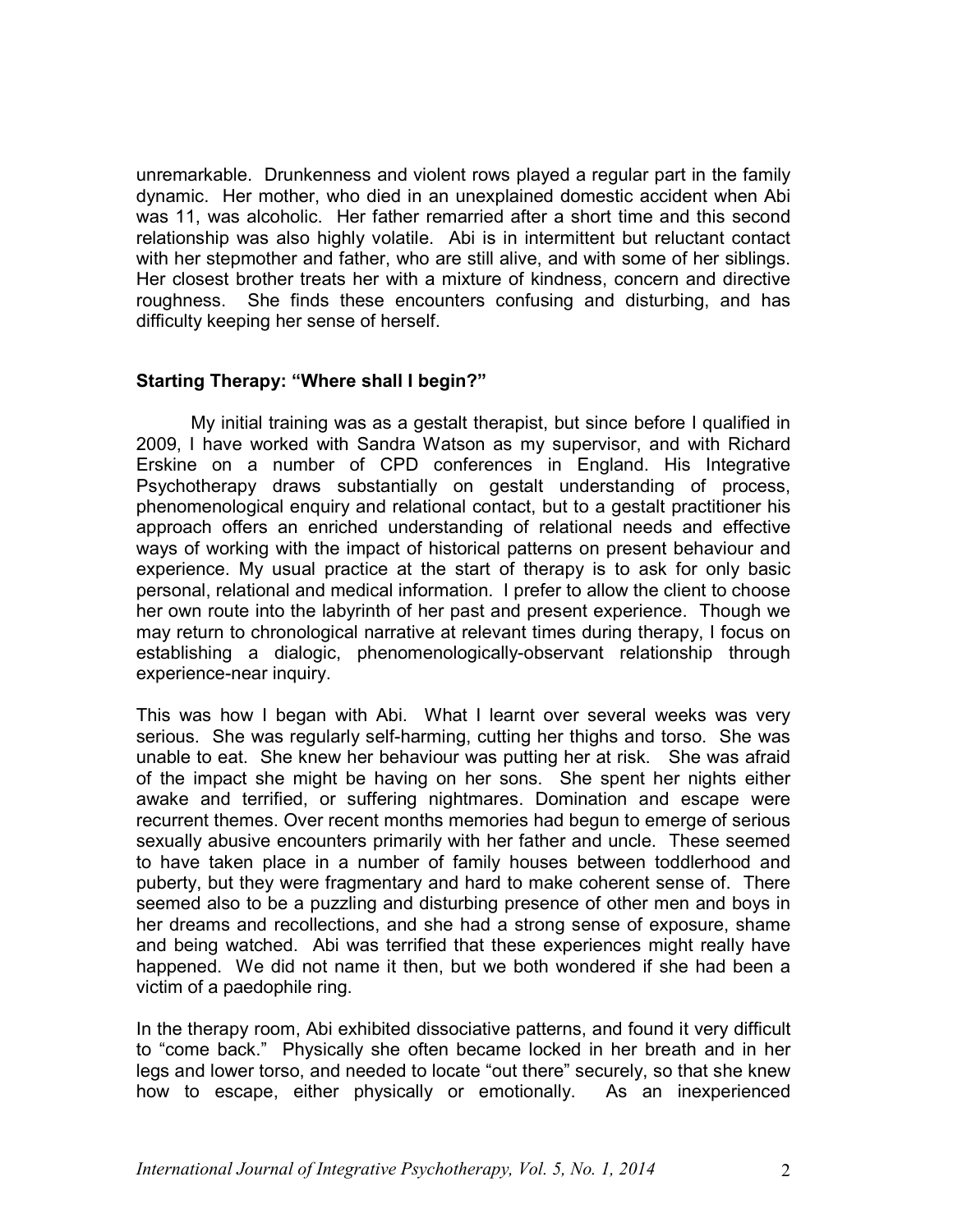practitioner, I needed to do some urgent ethical reflection in supervision regarding my fitness to work with her.

# **Issues of competence, confidence and experience: "Am I competent to work with you?"**

I quickly realized the scale and scope of Abi's problems were extremely challenging for someone at my stage of training. Ethical issues of competence, given the "limitations of my training and experience", needed consideration. Could I provide a "good quality of care … [to a] client who posed a risk of serious harm to herself" (BACP Ethical Framework, 2013, pp. 5 – 6)?

Working closely with my supervisor, I questioned whether it was in the client's best interests to continue with me. My career in chaplaincy and pastoral work meant I was less inexperienced than my stage of training suggested. I was in personal therapy myself, where I had worked extensively with shame processes. I had a skilled and experienced supervisor willing to accompany me closely. I could study and undertake further relevant professional development. Additionally, Abi and I had quickly established a sense of trust and partnership. She was a writer, articulate and psychologically aware. She enjoyed the gestalt approach and creative methodology, particularly responding to imagery and story. We could meet each other instinctively and easily. I originally trained as a dancer, so my sensitivity to body process meant that I could be quickly aware of the nuances of her experience demonstrated somatically, and could work to support her to work in this important area.

The experience of the first few weeks suggested that the therapeutic relationship and the support to which I had access would be enough to contain the work safely. After each session I used a framework for reflecting offered by my supervisor, and agreed that I would contact her for extra help if I were unsure. We explored referral routes if that became necessary. After careful consideration, my supervisor and I shared the opinion that it was, to the best of our informed judgement, in Abi's interests for us to continue.

I outlined the situation to Abi and offered to support her in finding a more experienced therapist if she preferred. I explained how I might need to refer her on if I felt the work she needed to do was beyond my competence. On that basis, she chose to continue. She knew I would look after both of us by having the supervision I needed. This modelled self-care, and unhooked her from her temptation to protect me from the difficult things she had to relate. Often we would discuss insights from supervision and evaluate how they might support us in our work together. This mutuality and partnership has been an important part of the reparative relational experience of therapy for this client. Our subsequent work together has confirmed the wisdom of our decision. Reflection and supervision together enabled me to ensure that ethical principles of autonomy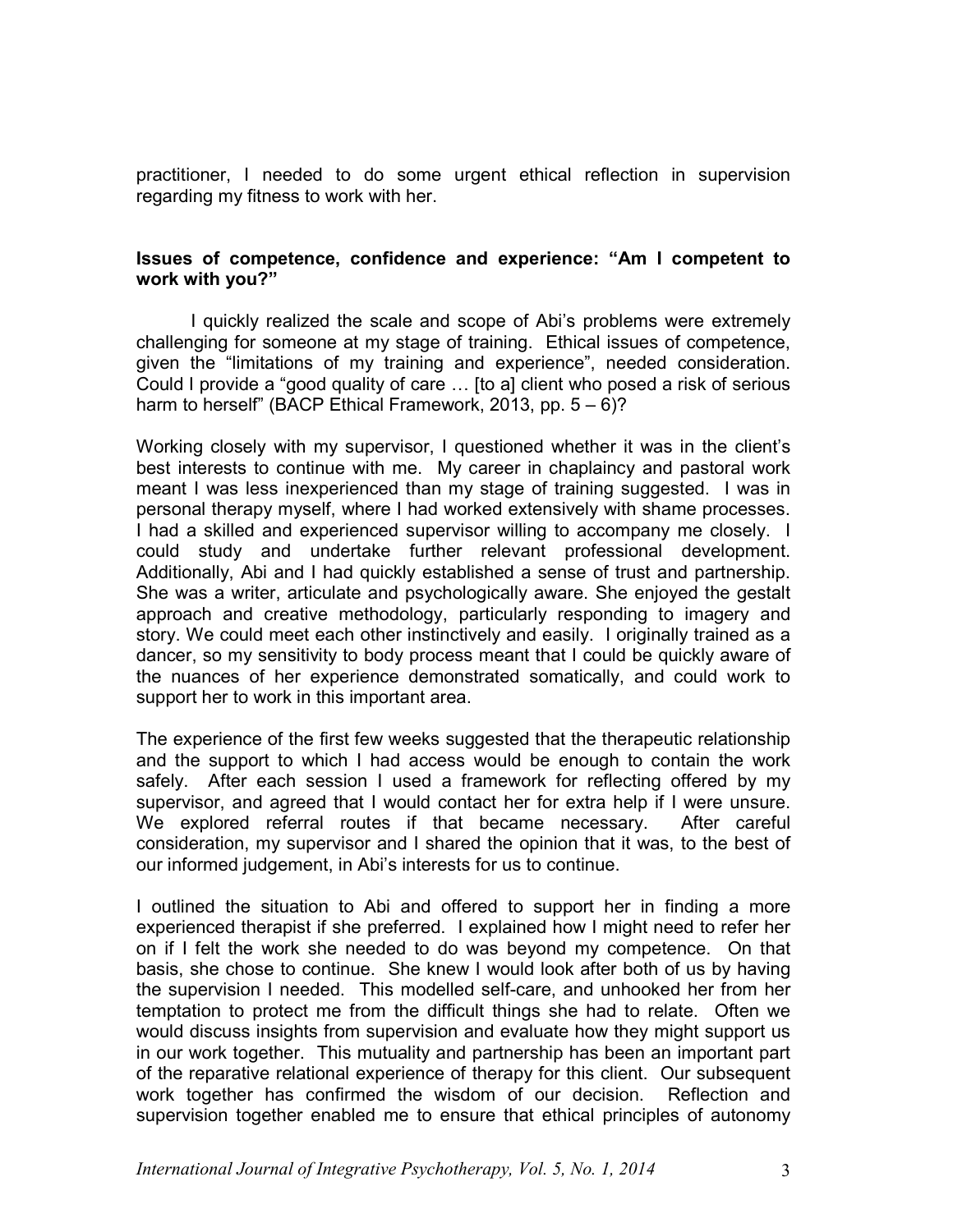and fidelity, beneficence, non-maleficence, client self-respect and therapist selfcare were observed (BACP Ethical Framework, 2013, pp. 3 - 4). Without doubt, the work has significantly increased my competence.

#### *Therapeutic Presence: "Stay with me!"*

Much of my work as a gestaltist lies in helping the client build awareness of her patterns of contact in relationship with herself, others and her environment, and of the therapeutic relational process itself. Phenomenological inquiry, in particular being observant about what is going on in her body, has been a route to Abi's physical and emotional re-integration. Her body holds the story, one that she was either too young or too traumatised to know before. Dissociative reactions were problematic in the early stages of our work, and careful pacing was vital. Seemingly minor moments and innocuous comments would trigger extreme physical and emotional distress, and she would lose cognitive function, curling up, unable to talk or move. Praise, or notice, or a particular question, or the mention of one of the many houses in which she had lived could all precipitate these very threatening sensations for her. We worked to help Abi "stay", supporting her emotional "escape" (as she had in childhood) to the garden outside the window when she felt overwhelmed or unsafe, and helping her return when she was able to. Gradually, she was able to notice me at these times, and in her growing awareness of this process, she began to be able to experience me staying with her until she could re-engage.

A different kind of dissociation or distancing was much more evident outside the counselling room, though we would catch it in the tone of her comments from time to time, as she reflected on her experiences of the preceding week. Abi routinely used matter-of fact practicality and an internal, dismissive or scornful commentary on her thoughts and actions both to endure difficult encounters and to negate the possibility of the truth of her childhood trauma. This response was signalled by a crisp manner, a particular set of the chin, and a down-to-earth tone of voice. She would repeatedly "prove" that nothing had happened, or that the demands were acceptable and fair. She employed controlled and "reasonable" thinking to manage everyday life and especially to support herself in challenging encounters with her husband, her brother, or her vicar, and in any contact at all with her father. It was a highly effective response that enabled her to continue to function in everyday life. However, the consequence was that she would lose her sense of contact with herself, and often suffered nightmares or self-harmed in the aftermath of encounters to which she had reacted in this way.

As we worked together, we focussed on building awareness of this pattern by slowing it down and tracking the process, enabling us, increasingly, to work more directly with her feelings and reactions. Both nightmares and self-harming diminished as we followed this approach. We repeatedly traced resonances, echoes with the historic abuse, and noticed how she continued to be subjected to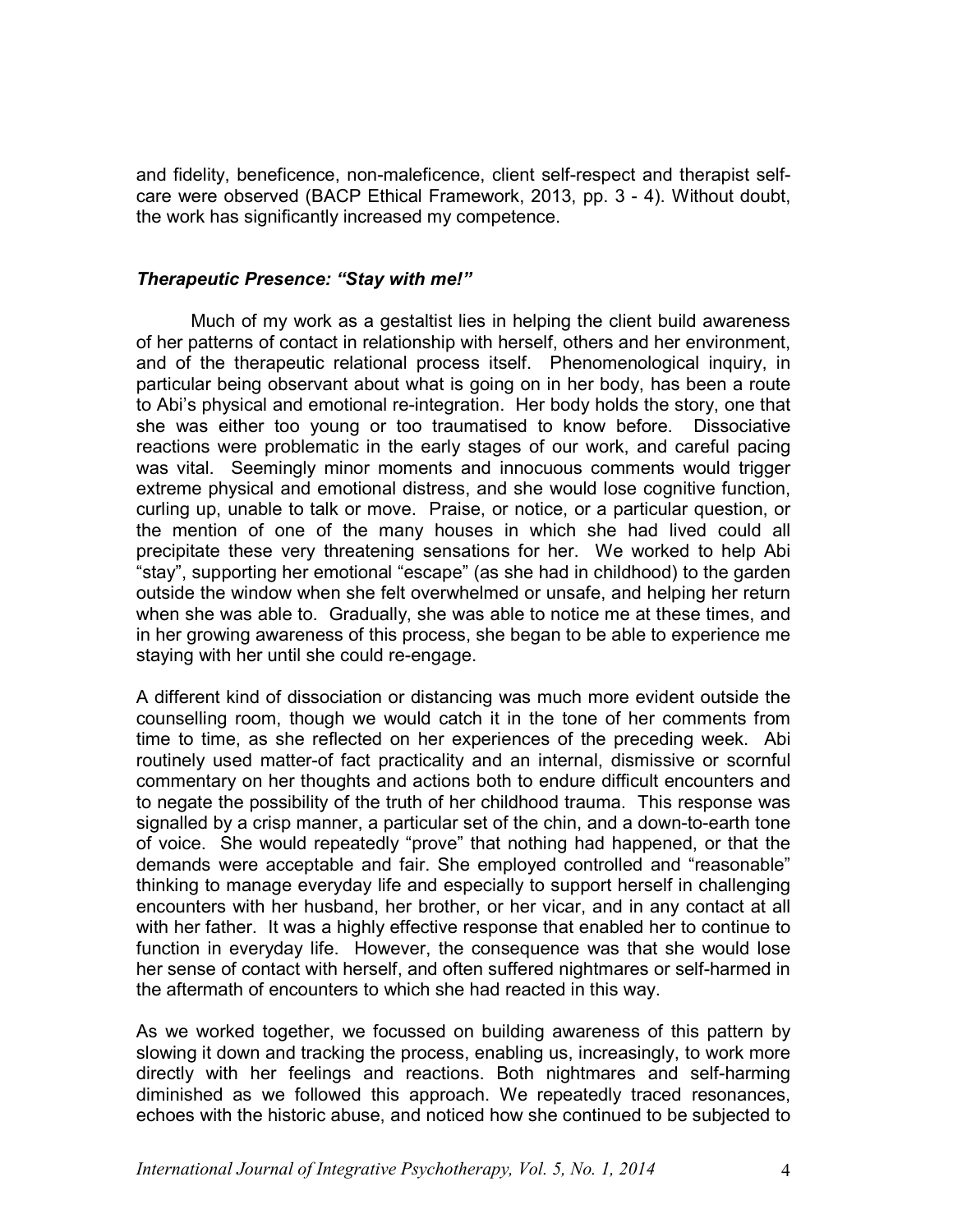a similar confusing and inconsistent variety of pressurising behaviours – cajoling, roughness, neediness, anger, affection, gifts, praise – in her present relational experience. We came to understand both her dissociation and her matter-of-fact dismissiveness as ways to evade the feeling or the implications of past and present encounters,

Establishing narrative facts began to address some aspects of her fear of being a fantasist, though she has persistently returned to this idea during the course of therapy. If she was making it up, it was she who was evil or insane, and she, not her father and uncle, had caused the damage in her family. The vital function of this creative adaptation is that she did not have to believe that these men, who should have cared for her and protected her, could and did do such terrible things to her. Only in the late phases of therapy has she had secure enough self-functions to be able to tolerate the intensity of her reactions. Her rage and her grief were held at bay, but it also left her current experience irrational and without foundation. It annihilated her – made her a "no thing", nothing, an object which deserved everything it got. She became groundless, psychologically and physically at risk.

A way of grounding Abi's experience has been to check the emerging story against known facts in her childhood. Clearly remembered, verifiable events often coincided historically with a specific sexual abuse memory. The catching of a big fish, a beating in a stable, the shooting of her favourite guinea pig while she watched, hiding in a locked room while her father and brothers raged drunk through the house, the death of her mother, a dinner party some months later dressed in her mother's clothes and makeup  $-$  these things she knew had happened. More recently, during her 20-year marriage, she knew she had repeatedly settled large debts accrued by her husband, even when she didn't want to. The facts helped her recognise how she could be intimidated or coaxed into "giving herself away". She came to believe that difficult and unacceptable things could be true. It became clear to her that her seemingly extreme physical and emotional responses might be valid and comprehensible. She began to make sense to herself

# **Client safety and containment: "What if I need you when you're not there?"**

Early on in our work Abi's safety was often in question, so we contracted that she would text me if she was tempted to serious self-harm, or if anything put her at significant risk. "You know where I am" became a catch phrase. I felt there was something necessarily motherly, or even mothering, in my strong instinct not to leave her on her own. This willingness to be available helped to contain her distress, and her promise to contact me contained my concern too. She needed me to acknowledge and respond to her; she needed to make an impact (Erskine, Moursund and Trautmann, 1999)*.* Text messages were our first point of contact so that she was confident of not imposing on me. I could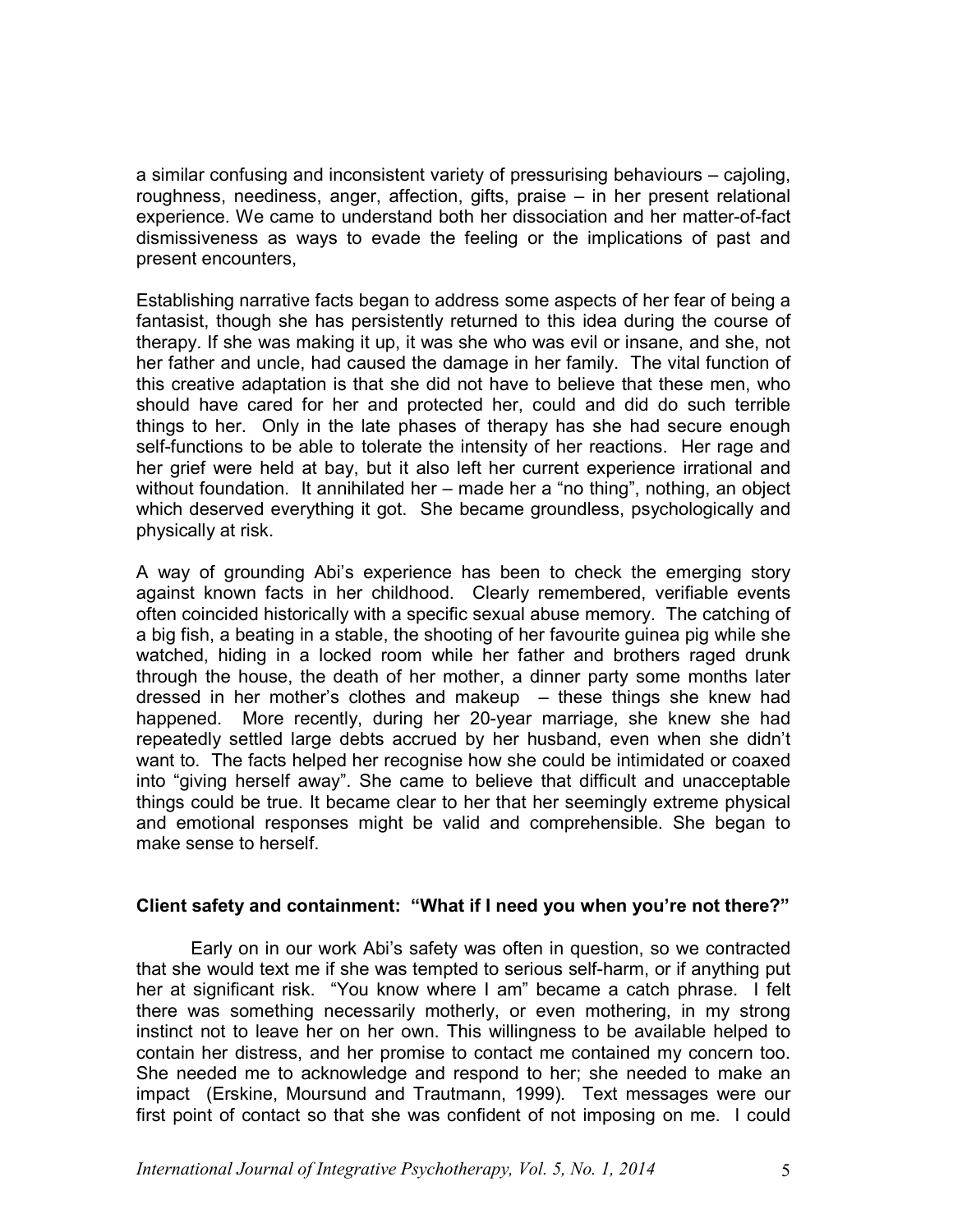reply at a time that was convenient for me, and she felt able to ask. Often she needed only the briefest reply; sometimes she would request a call, or occasionally an extra meeting. As a child, there had been no one to hear her if she called, she was ordered not to tell, so she had learnt to stay silent. There was no point in asking for help. Even permission to call me was a reparative experience of relationship, what Erskine called a drip of "therapeutic vinegar to the incremental calcifying trauma" of having no one to protect her when she was in dire need as a child (Erskine, unpublished lecture, Dec. 2012). Abi respected our boundary agreements, but also valued my willingness not to abandon her, and to support her in a crisis.

There were other breaks that we had to negotiate. I do not work in school holidays. This was challenging for Abi. I supported her during these gaps by a number of means, devised in collaboration with my supervisor. Transitional objects proved helpful. In different holidays, two halves of a beautiful silver antique buckle linked us, or two stones which we chose for each other reassured her that I was still there "with" her. During these partings, I found I held her in mind in a subconscious or semi-conscious way, perhaps as a mother might a child, and on several occasions collected a shell for her, or pressed a flower that had brought her to mind. She treasured these. We agreed on interim telephone meetings. I believe I was offering a kind of presence in my absence, which attended to unmet relational needs. In addition to the obvious relevance of therapist attunement here, to which I shall return, these measures illustrate the reparative value of working flexibly, accountably and ethically with boundaries.

There are different views about interim contact with a client, and clearly the boundaried nature of the contract is vital. However, a gestalt approach to the ethical questions raised in this regard stresses an ethical way of being in the world that gives scope for a relational, contactful resolution of dilemmas in collaboration with the client. Lee (2004) describes this as "a different kind of ethics that supports the process of noticing and responding to individuals and of noticing and responding to the larger environmental field" (p. 30).

#### **The value of theoretical models: "Where are we going? How do we find the way?"**

Integrating cognition has been an important part of the work for both therapist and client. As further reading increased my understanding of the interrelationship of present relational patterns and an abusive history, I shared what I was learning with Abi, providing us with maps and frameworks through the labyrinth. Abi learnt that her experience was not unique, and that recovery was possible. She could begin to use theoretical understanding to support the emergence of more integrated functioning.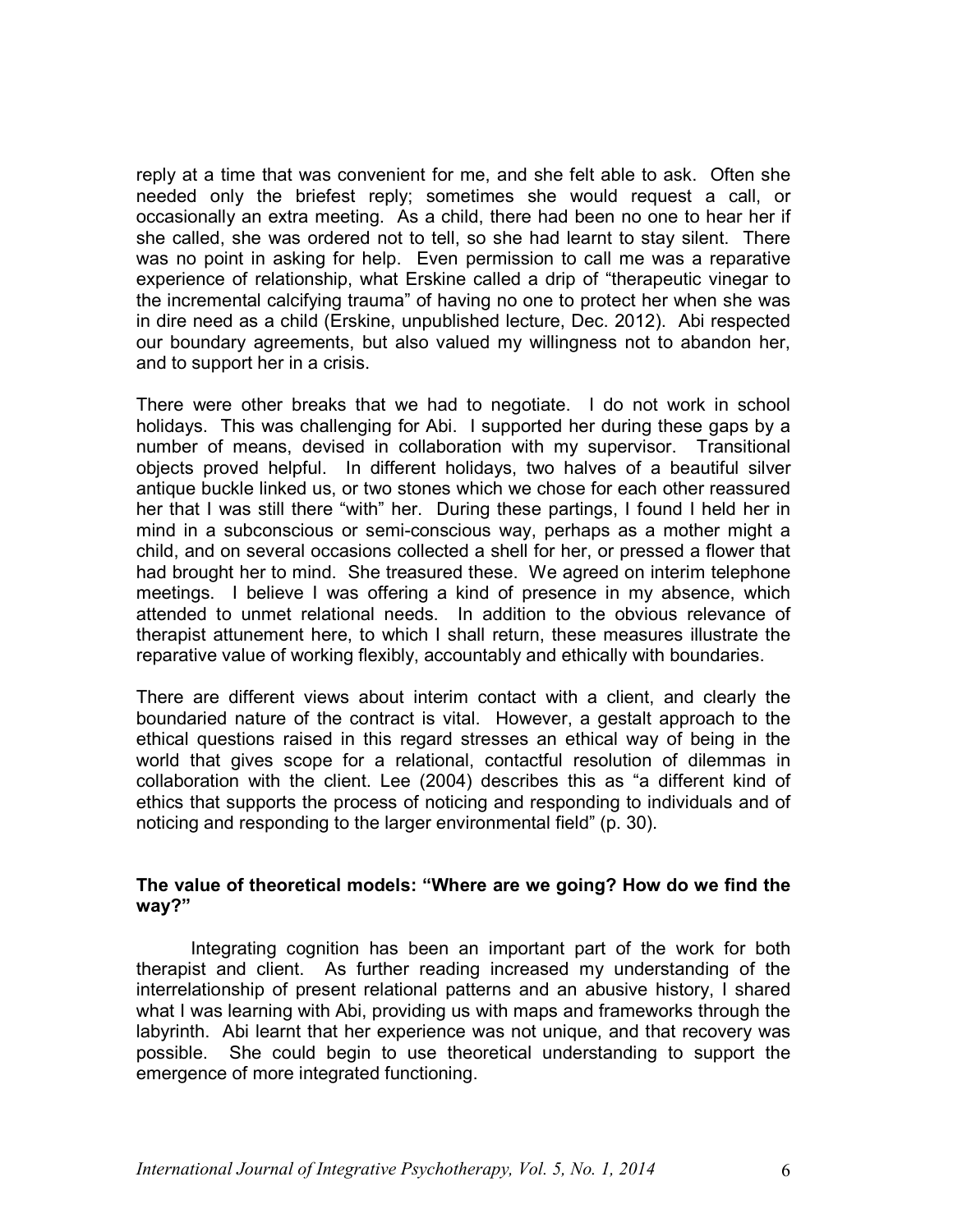Theoretical understanding helped her to be grounded when sensation threatened to overwhelm her. The 4-way gestalt matrix of Here-and-Now and There-and-Then explored by Yontef (1988) is a constant support in disentangling historic past, adult past, present experience and our present interaction in the therapeutic encounter. I found that teaching this model, as well as the gestalt cycle of experience and gestalt's account of modifications to contact (Joyce and Sills, 2010, pp. 37-39, 107) supported the client in building awareness of her enduring relational patterns. In gaining understanding, she was validated, and her often intense reactions to seemingly innocuous incidents were normalized.

One particular theoretical model has been invaluable on this journey: Kepner's (2003) account in *Healing Tasks* of recovery of adult survivors of childhood abuse. He offers a map, a holding framework for recovery, which has informed our work at every stage. His four-phase process models the re-development of healthy self- and relational-process. He defines these as: support; self-functions; undoing, redoing and mourning; reconsolidation. He adopts the imagery of growth and learning "which proceeds in spiral fashion" (Kepner, 2003, p.3) through recovery phases towards healing rather than rigid progress. Kepner understands the recursive nature of growth and learning.

In healing as growth, as opposed to linear progression toward *cure,* we address and readdress certain issues in ever more accomplished and more differentiated ways. (Kepner 2003, p. 2)

The stages are often co-existent, but they represent the direction of travel. He offers practical and theoretically well-grounded approaches to the changing needs of the client as she makes progress towards healthy autonomy and contact. Our journey has closely paralleled his model and his practical approach has repeatedly informed my understanding and practice. It has particularly supported a careful approach to pacing, and validated the time this therapy has required.

Kepner's (2003) insights on confronting the perpetrators were helpful. He is clear that the decision to report accusations of abuse is for the client alone. Prosecution and justice can be one route to healing for an abused person, but may be "self-abusive" for another (Kepner, 2003, pp. 75 - 78). It is a key area where the therapist must be very careful not to exert pressure. One of the central dilemmas of the abused child is whether to tell, and Abi, like many children, was enjoined to secrecy by the perpetrators. At the start of therapy, when she was disclosing her experience for the first time, she was terrified she would be "forced" to report her father to the police. While questions about justice and safety raised by Abi's story are serious, as we explored together the ethical implications of the choice she had to make, it was clear that there was no possibility of ongoing sexual abuse: her father is frail and the uncle is dead. This enabled her to validate her decision not to make a formal report.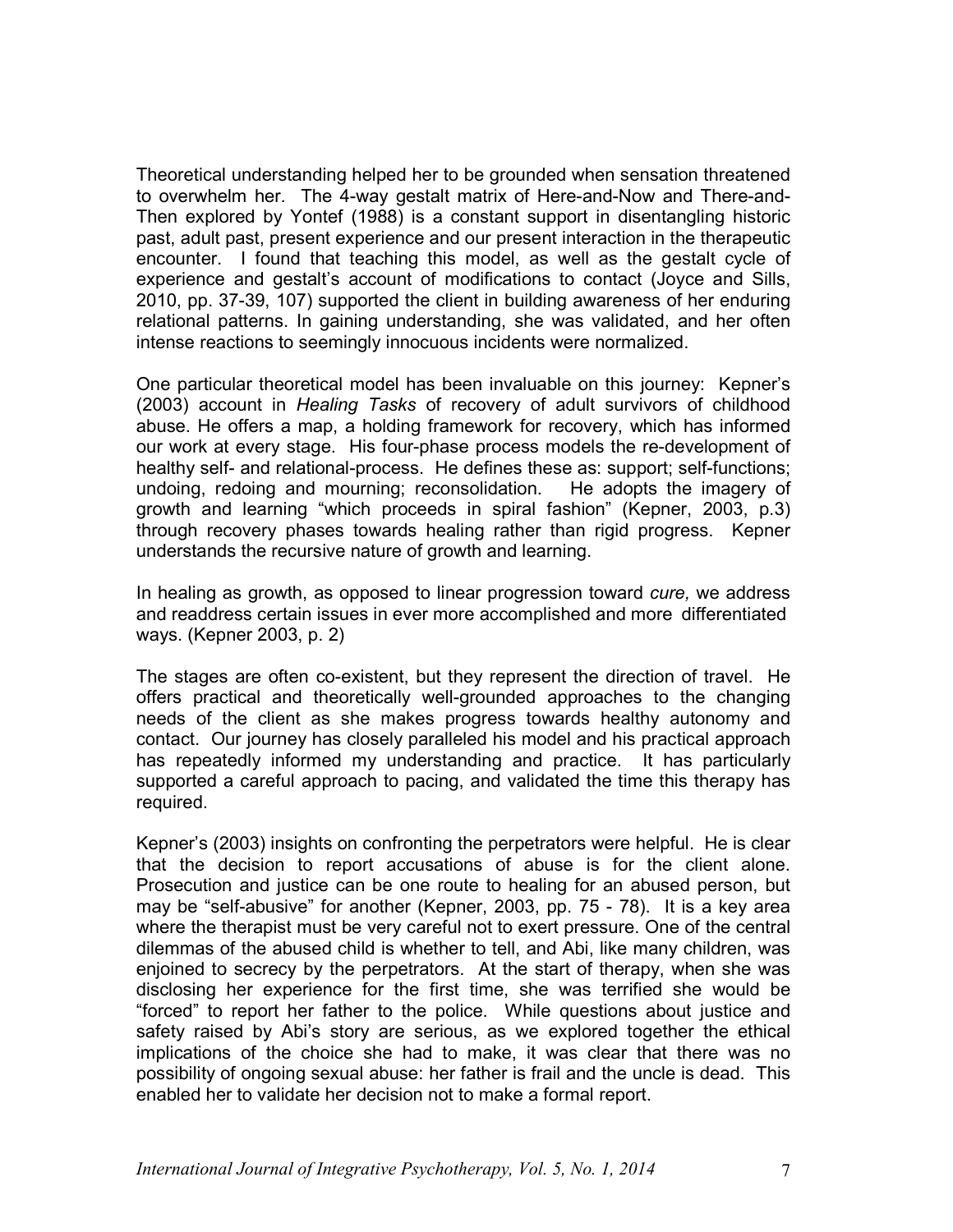Abi did, however, impulsively confide in her brother about what had happened when she was small, asking him for confidentiality. He immediately and without her consent, relayed what she had told him to her father. Both father and brother demanded that she rescind her accusations. For several months this betrayal had a catastrophic impact on her emotional and physical wellbeing, and on her progress in therapy. A significant theme has involved supporting Abi to navigate boundaries with her father, who, though elderly, continues to exert a powerful pull. Though she does not want to break all contact, she experiences letters and phone calls with him as intrusive and threatening, especially his expressions of love and intimacy: "To my darling Abi, with lots and lots of hugs, your devoted Daddy." He describes himself as heartbroken when she is not in contact, and blames his failing health on her distance and allegations. We ask, "What happens when you read this? How do you respond? What happens in your body? What do you want to say?" Usually her reaction is a vehement "Get off me!" A process approach diminishes her panic in the face of these accusations, and supports Abi in developing healthy self-function.

Understanding childhood developmental patterns and needs, and in particular the nature of perception and language at different stages has also been important. The work of Erskine, Moursund and Trautmann (1999) on developmental attunement helped me to support Abi in making sense of her very early recollections. It seems that the sexual abuse started when Abi was a toddler. Her earliest recollections took place in the Caribbean, when she could not have been more than three years old. Disorientating and distressing flashbacks of her uncle reflected above her in a mirror, a sensation of burning dry pain, and a memory of a wooden floor and her bottom in the air were fragmentary and confusing. They made no sense. She could have had no possible developmental cognitive, physical or emotional concept of what was happening to her. She remembers soiling the bed and being in desperate trouble with her mother. Even in the therapy room, she still felt culpable for something that she had no developmental possibility of understanding. In our session she had a strong sense of being a "dirty girl" and having been rightly punished for doing something terribly wrong. She had been going along the hallway to the toilet in the night. "It must have been my fault. I should have been in bed. That afternoon I had turned somersaults for my uncle in the garden. I never turned somersaults again."

When working with early material such as this incident, Abi sometimes regressed to being without language. She would curl up in a tiny ball in the corner of the sofa and could only look at me with mute appeal in her eyes. I would work with her as if she were the child, bearing in mind the adult Abi at the same time, who was unavailable for contact at these times. Using language, which mirrored my best guess of her developmental stage at the time of the incident, helped us to manage her regression and supported her to explore her trauma. She described her "hurty tummy." "Which tummy?" Patting her lower abdomen – "This one." After these incidents, as Abi came to understand what happened in such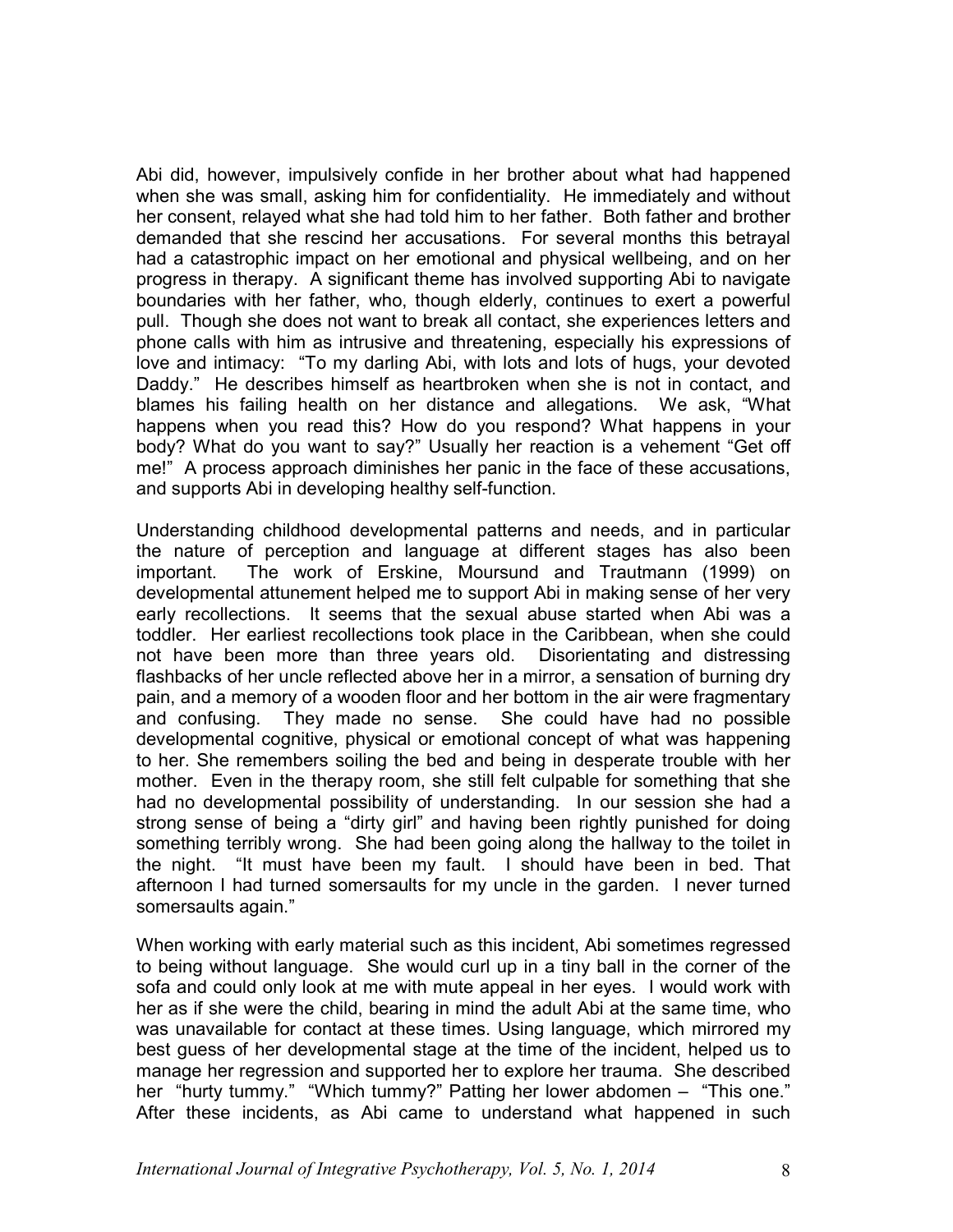regressions, we carefully worked as judging and evaluating adults with a duty of care to the child. We considered the legal and ethical responsibilities of an adult in relation to a child, enabling her to untangle her confusion. Again, cognition served to anchor her.

The therapeutic "double-vision" which kept both the adult and child client in view exposed the self-abandonment Abi had developed as a creative survival technique. The small Abi did not deserve to be kept safe, and the adult Abi did not wish to care for herself or keep herself out of danger. In the early stages of therapy she experienced a powerful contempt, almost cruelty, towards both the regressed child and her adult self. She felt she did not deserve or even want my, or her own, care. At these times, it was only by returning to the moral and emotional compass of what she considered appropriate or loving behaviour towards her own sons that she was able to gain any kinder orientation to herself and any clearer judgement about the behaviour of the adults she was remembering.

| Therapist | Would that be OK to treat J. like that?            |
|-----------|----------------------------------------------------|
| Client    | (Pause) No. (Emphatic shaking of head)  No         |
|           | (More shaking, realizing) No!                      |
| Therapist | No, it's not OK for J to be treated like that.     |
| Client    | No. it's not OK.                                   |
| Therapist | No, it was not OK for you to be treated like that. |
| Client    | (Quieter) No.  No, it wasn't.                      |

Working linguistically in both past and present tense helped the client to reintegrate, bringing together her experience of effective and compassionate mothering and the damaging behaviour of adults in her childhood. Time and again, this process helped to support her to care for herself. This is painstaking reconstructive work demanding the therapist's validation, patience and tenderness towards both the adult and the "child" client. Later, Abi herself was able more consistently to keep her own compassionate double vision towards her adult and child selves.

# **Client identity and self-process: "Who am I?"**

Because Abi's boundaries were repeatedly breached throughout her history, she had a diminished sense of her own difference, autonomy and equality. Experiencing her own agency and working collaboratively were particularly necessary for this client where abusive relationships had exploited confusion between power and care. Respect, negotiation and validation have been key. My initial instinct to be honest about offering to journey as coexplorers was reparative and equalising. Critically important in her recovery has been her growing sense of her right and capacity to choose, to say yes and no. In the early stages she would easily say yes to me when she did not want to. It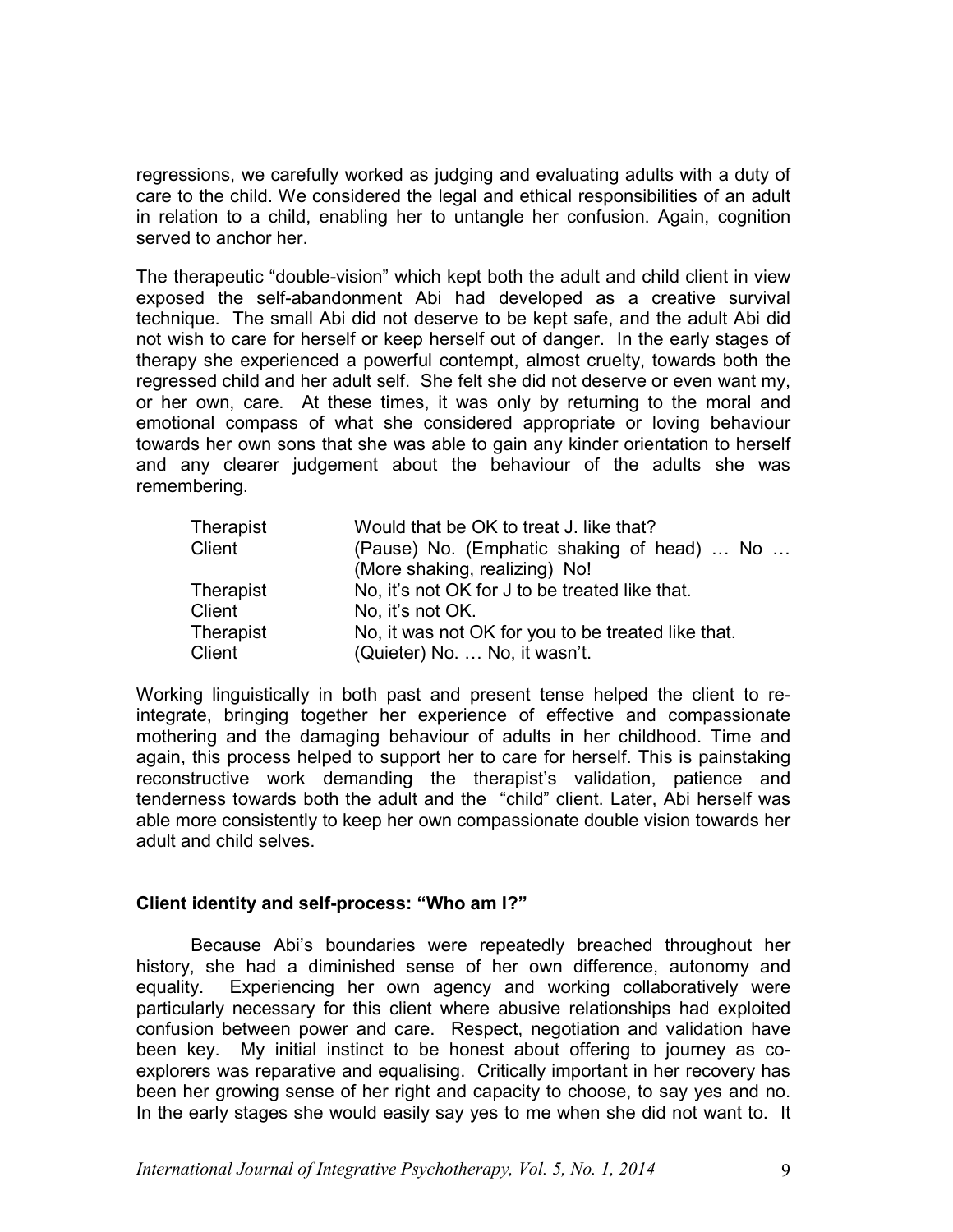was important that I acknowledged my mistakes, especially if I had inadvertently coerced her in any way.

On the first occasion she realized that she could say no to her father's current appeals for care and sympathy in his old age. I suggested an experiment. "What would it be like to write 'no' in the air?" Tentatively, she tried it, and felt emboldened. I suggested she stand to make it a little bigger. Willingly, she got up and found the first of her physical energy in resisting a current unwelcome demand. However, in my next intervention I lost my attunement to her and failed to graduate the experiment appropriately. Excited at her sudden progress, I asked her if she would be willing to try tracing out the letters to the fullness of her stature, a spatial equivalent to a big NO! But I had moved the experiment on too fast. She froze and flushed. We both realized what had happened, and she was able to say a determined "No!" to me instead.

I had not picked up the subtle physical signals that should have alerted me to a serious disruption in our contact. Paul Guistolise's account of the inevitability and necessity of therapeutic failure, and the parallels he draws between good parental response to misattunement and the therapist's responses were helpful here. (Guistolise, 1996) He emphasises the importance of recognising the inevitability of failure and builds on Erskine's and Stern's work concerning "two, separate sequential traumas." The first occurs when a parent, or therapist misses the child or the client. "The second trauma occurs when the parent fails to respond to the 'emotional reactions and unmet needs' (Erskine, 1993, p. 185) of the child that are stimulated by the first failure" Guistolise observes that, just as in parenting, "perfect empathy and attunement are not possible in relationships" but that "responsibility and repair of disruptions of contact are both possible." (Guistolise, p. 286) He insists that

It is vital to the therapy that the therapist be willing to acknowledge his or her momentary failure. When failures are recognized, acknowledged, and discussed, they form the basis for the *necessary repair* for the client. In so doing, the client has the potential of experiencing the other taking responsibility for a relational failure and the opportunity to experience a failure as *not* being of the client's own doing. (Guistolise, p. 287)

I immediately took responsibility for my misjudgement and apologized. Together we explored the impact of my mistake. We quickly came to understand the scale of her reaction, and Abi could recognise that it was not intentional, and was distressing to me too, and that I did care very much about how I treated her. We validated her enormous "NO!", a word she could not use as a child to stop unwanted things being done to her. In reflecting together, she needed my reassurance that I would try not to push, and I assured her that I would never pressurize her intentionally. She experienced her own agency and power in our relationship.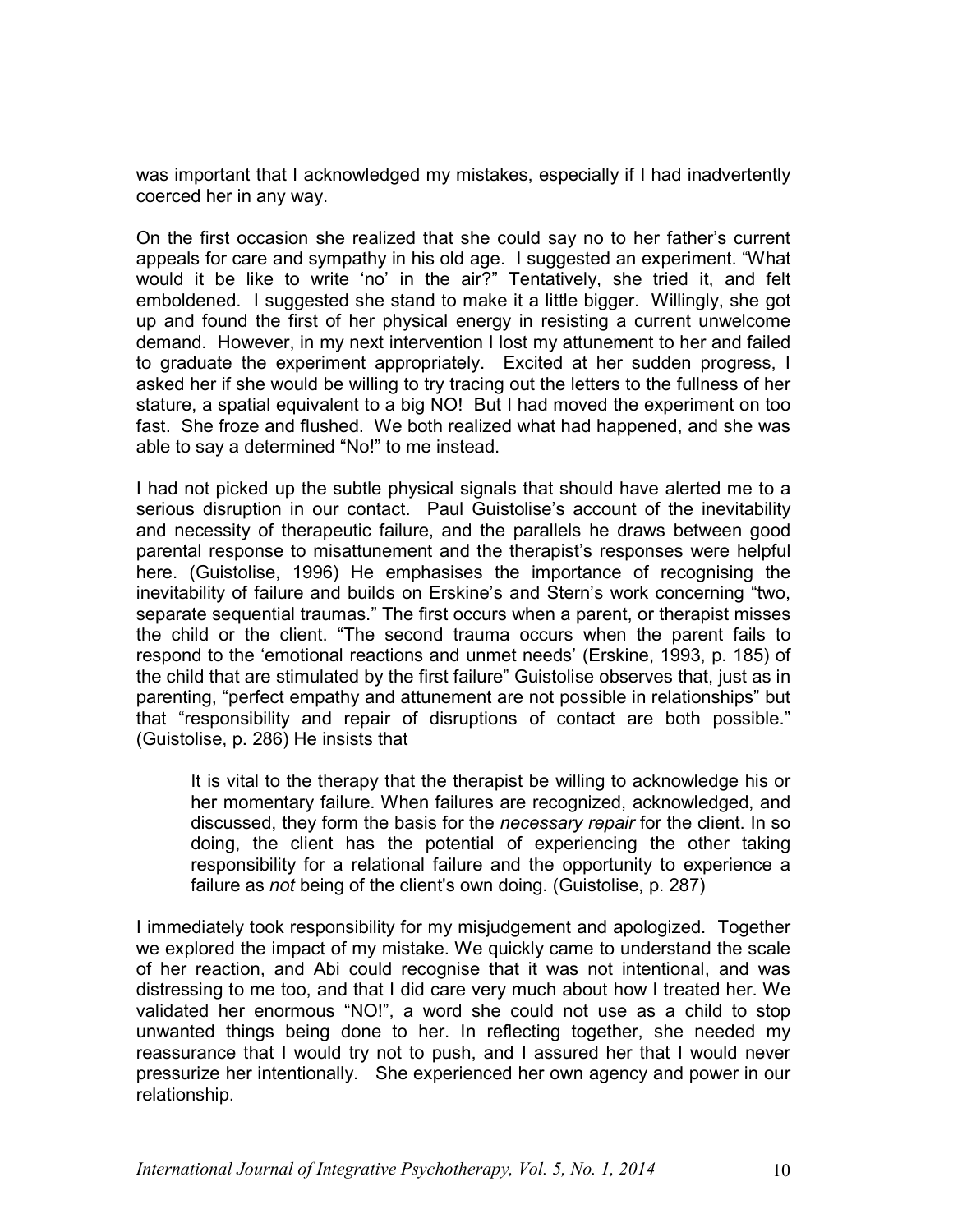As we re-connected, the reality of the relationship as co-travellers struck us forcibly. Of course we would make mistakes. Of course we would miss each other. It was what we did with these moments that mattered. Even in the event of rupture, the process of mending can be existentially reparative. We agreed that either of us could "press pause" when we were in danger of getting out of step. Now, if I have an idea, I will ask whether she is open to hearing it. This gives her choice at the very start of an interaction. Sometimes she says yes, and sometimes no. I respect her wishes. If the idea won't go away, I tell her so and ask if I may offer it for her to decide if it has relevance or meaning for her.

For someone like Abi, who has been left to deal alone with intolerable ongoing trauma, it is vital to have someone trustworthy by her side; someone to support her feelings, wants and needs. The process of learning what her own boundaries are, and how to establish them is sometimes difficult, and can be threatening for her. I do not leave her to decide alone. I hold the confidence that she, and we, can find our way, and that this is a safe enough journey to take. In the therapeutic relationship she has the agency and equality she lacked both in her childhood and in her marriage. We are practicing together. This process builds her sense of her autonomy, dignity and worth. Inevitably, I still make mistakes, and each time I do we approach the repair in the same open and honest fashion. It is a rich aspect of my learning that I can be a good-enough therapist, and that it is impossible not to make therapeutic errors. In such instances, I deeply appreciate the supportive supervision I receive, and the potential for personal and professional development is rich.

Issues of self-identity are an important aspect of recovery for survivors of abuse. Though I work with couples and with individuals, with men and women, older and younger people, people of faith or no faith, many of my clients are, like Abi, middle-aged women from a Christian background. Issues of difference and equality in this context arise under the guise of similarity. While being at a similar life-stage, and sharing a faith, and many similar interests in creativity, literature and the arts, my awareness of the differentiation between us is critical during Abi's recovery from abuse. I inquire, am curious, and do not make assumptions that she is like me. Modelling healthy differentiation, it has been important quietly to assert my "difference" when she makes assumptions about my sameness either to her own or to institutional views.

With an abused client such as Abi, it is vital to guard against the dynamics of abusive relationships whenever power or care are in the frame. This includes the therapeutic relationship itself. At first, the client is unlikely to have sufficiently strong self-functions to dare opposition, and may gain care by consenting. My ethical therapeutic focus on equality and difference supports her courage to resist pressure, find the strength to refuse direction, refute inaccurate judgements, and choose for herself. I am careful not to replicate power patterns, emphasizing equality and autonomy.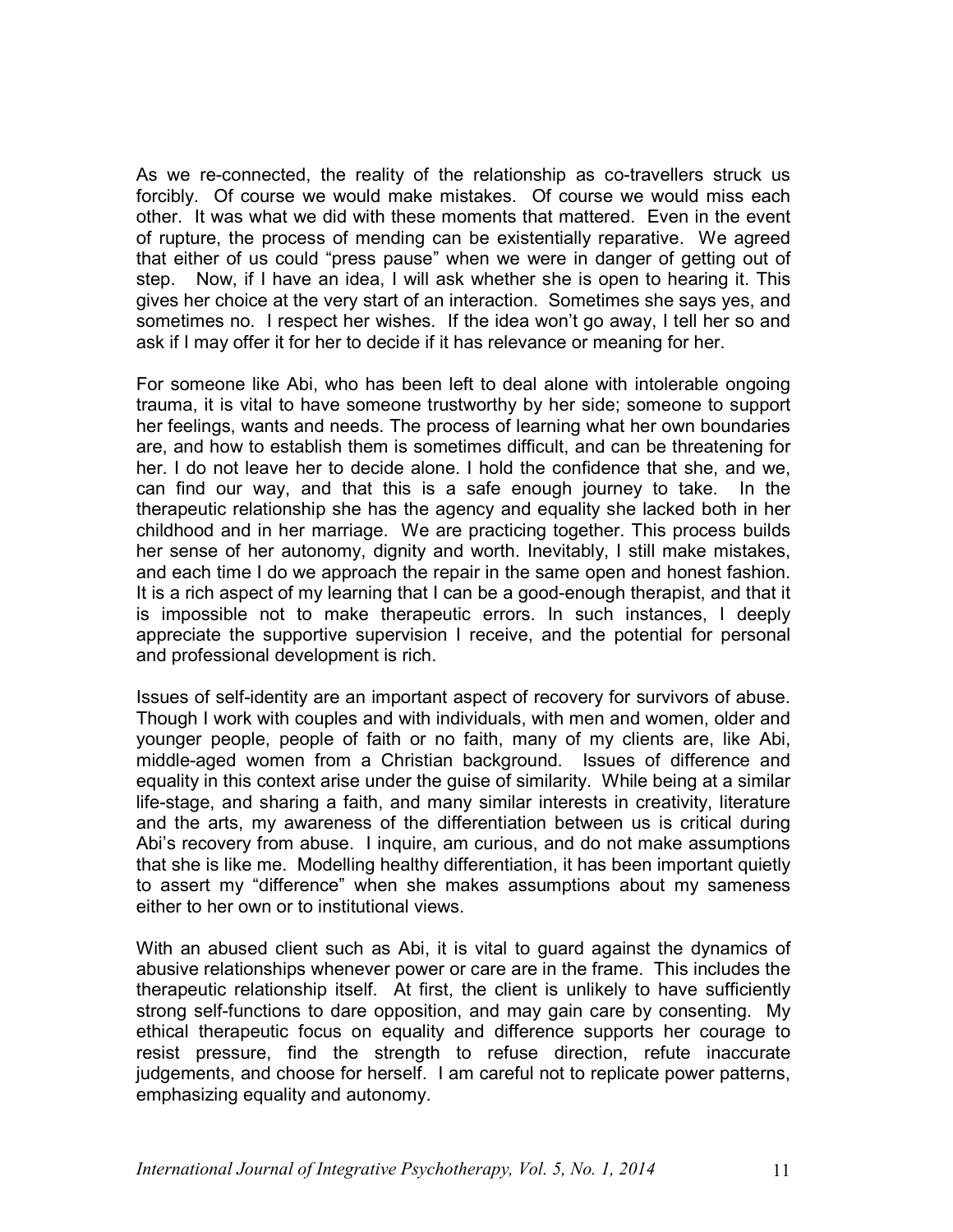In Abi's Christian context, male authority has been historically intrinsic to the culture and seems to have diminished further her sense of her right to proper autonomy. As a wife she was encouraged to submit and yield, and believed this was a God-ordained pattern. She granted authority to both her husband and her minister. There was scope here for real confusion for Abi. Some of her theological views about the nature of God, salvation, obedience, guidance and guilt increased further the danger that both her deity and her priest could inadvertently encourage her into situations of further abuse. Sadly, heavyhanded pastoral involvement failed to acknowledge the possibility or validity of her experience in her childhood or her marriage, and saw her as the problem. There was strong pressure for her to honour her vows and stay in submissive love, with little attempt to understand the dynamics of the relationship. A wellmeaning invitation from her vicar to listen to "her side of the story" and to pray with her was, in fact, dangerously coercive and exploitative. He was distrustful of her being in therapy, and wanted to contact me to ask what we were discussing. Perhaps he feared I might take a "non-christian" line, and certainly he had little understanding of the therapeutic process of healing and restoration. Naturally, his request was not granted. He did, however, insist that Abi should "tell him what had happened in her childhood." In assenting, she felt pressured into narrating experiences which she was only just beginning to dare to talk about after several months of therapy. She felt violated and exposed, and utterly unsupported. She was removed from positions of leadership until she was "better." He had no understanding of the potential to re-shame Abi in his attempt to save the marriage, and was blind to damage he was doing. With such a client, any hint of expectation or demand, and any failure of consent can be re-traumatizing. This kind of treatment can encourage yet another conspiracy of silence, in a culture where to be honest about difficulties results in what can be perceived as punishment. While it is important to say that there is much fine pastoral care in many churches, this area would merit further research. There is a real need to educate those in church leadership about the issues and challenges of the healing process of abuse victims so they can handle such situations with greater wisdom and sensitivity.

#### **Working with shame: "I don't want you to see me."**

Careful work with Abi's shame was vital. My work with my own shame through personal therapy and group process proved valuable, especially understanding that the double bind of naming shame has itself shaming potential. However, breaking the silence shame imposes offers the only chance of recovery and integration. Further reading helped me understand shame processes, especially the "functionality of shaming", and mechanisms of "what Kaufmann (1989) calls a 'shame spiral' and what Frederickson calls a 'shame attack' (J. Tager, personal communication, June 23, 1993)" (Stein and Lee, pp. 107, 106). I was alert to signs of shame's presence and the possibility of my behaviour reshaming her. I recognised how challenging it was for Abi to allow me to "see" her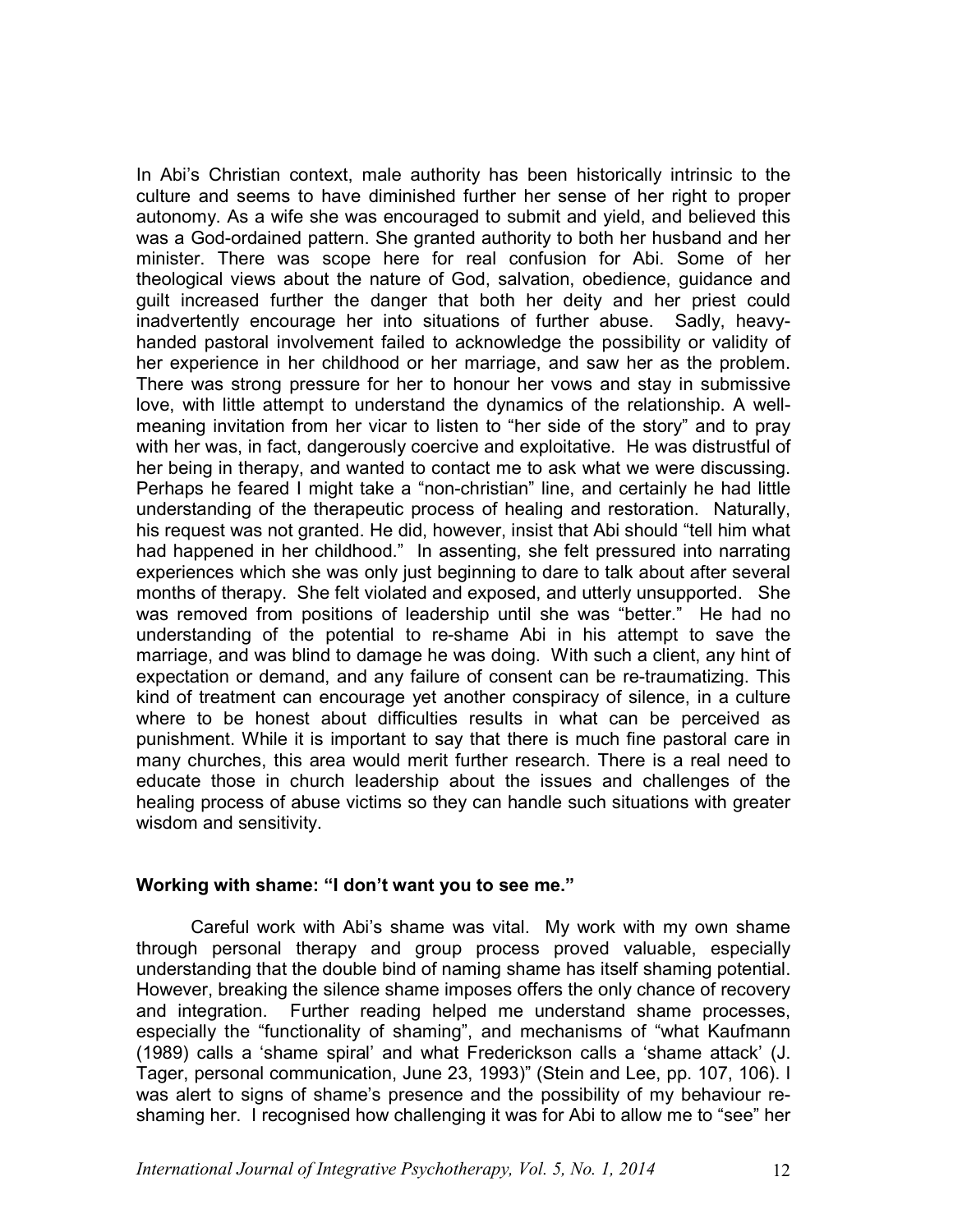as she described exposing incidents, for example when a youth summoned for the purpose failed to penetrate her, so she was masturbated by one man and watched by the others seated on three chairs above her. I asked her what it was like for her to be seen by me in her current experience of re-ignited shame. Erskine's (1995) paper dealing with theory and methods of working with shame is helpful in considering the role of therapist and client shame. Abi asked that I did not probe further in that moment, but was grateful for my regulating and containing presence. I honoured her request, confident that we could return to the incident if necessary.

Another time, aged about twelve, just after her periods had started, she was required to undress before being seen nude by her father and another man. She was mocked for her "coyness" when she asked to go behind a screen, as if her modesty itself were shameful. My response was to validate her present and past reactions; the way she had been treated was shameful and shaming, and her sense of being shamed was healthy and functional. We broke the double bind of being ashamed of being ashamed. We agreed that we should treat both child and adult Abi with respect. I supported her as she learnt to treat her younger self with kindness and courtesy.

Observation of body signs of shame often alerted me to territory where, if we slowed up, Abi could stay present enough to continue. Her neck would flush, her eyes would flicker or she would freeze into stillness. Lee (2004) observes that "ground shame" which is consistent with "repeated or severe enough instances of misconnection [ie. consistent or severe physical or sexual abuse] … freezes selfprocess" (Lee, 2004, p. 22 - 23). Sometimes my own body signalled shame in the field before I was aware of her reactions. If I failed to track carefully enough, as I did on occasion, she dissociated, became violently self-blaming, and between sessions self-harmed to vent the intensity of her feelings. Both therapist and client in this process have to come to tolerate the presence of shame in order to stay present with each other. As Abi became conversant with shame theory (another example of theory for this client supporting growth and change, normalizing her experience), she began to be able to "own-up" to self-harming episodes, thus breaking the shame bind, allowing access to further primary material. Each time we did this, she experienced a diminution of her sense of "being dirty" in her everyday life. My personal awareness and the mutuality of this process helped me to support the dignity of the client. My own experience of release from shame helped me to support her as she named and explored these very shaming episodes. We had to tread extremely gently as we threaded our way into the labyrinth, finding ways for her to have the voice she chose to have.

Therapeutic touch with a person who has been repeatedly physically invaded is never neutral, and must be used with particular caution. Often Abi was unable even to touch her own body, and avoided bathing or ever seeing herself naked in a mirror. Without using touch, we developed her physical awareness to lessen her estrangement from her own body. Simply describing what I noticed would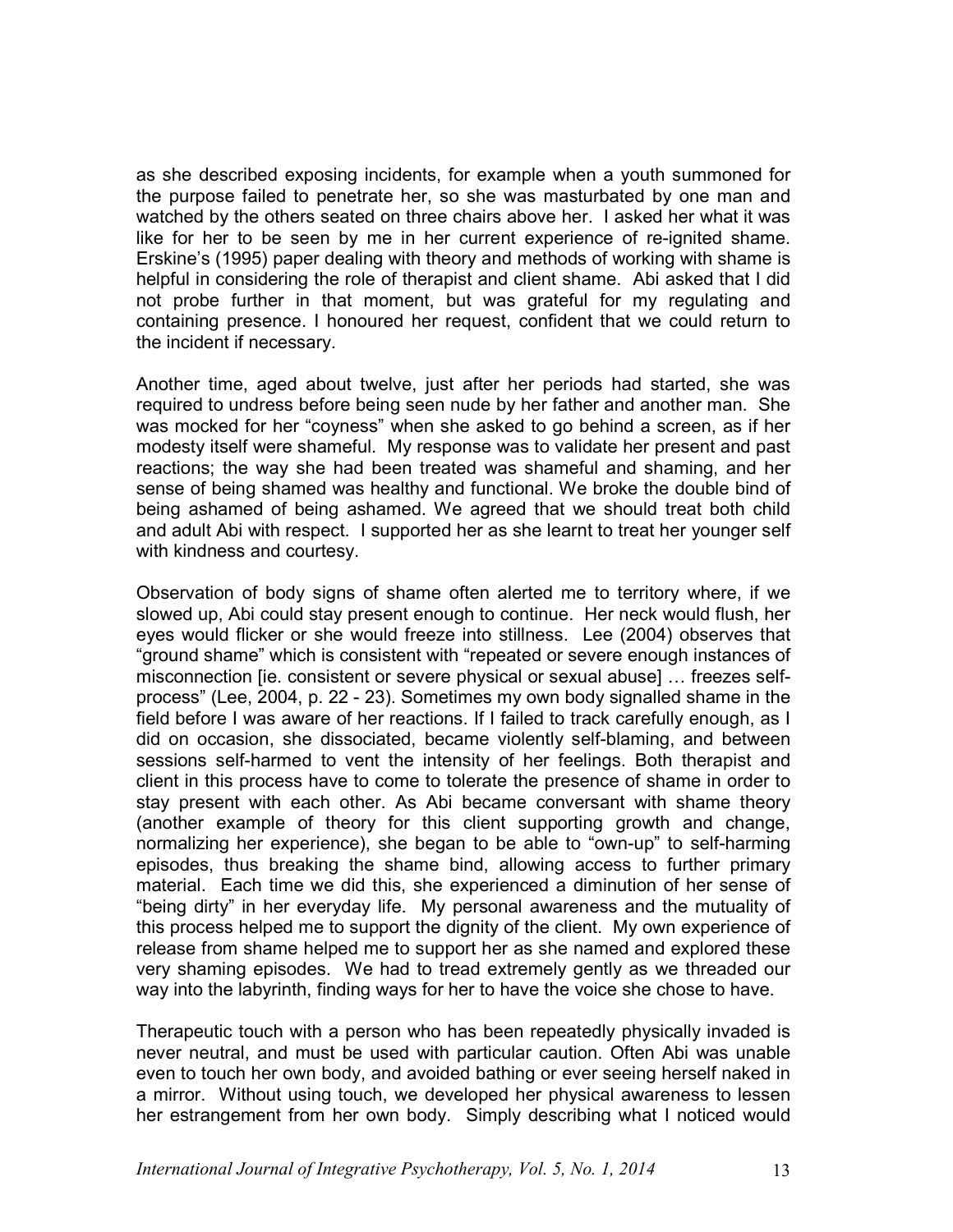initially be experienced as shaming. Gradually she became aware of sensation that had been completely numbed, and could experience my presence and observations as support rather than exposure. Very occasionally a hand touch with her consent could restore sensation and contact. Equally, however, such contact could be threatening and invasive. We always negotiated such moments with great care. On one occasion, we experimented with hand-to-hand contact to explore yielding, resistance and collaboration. It became almost a dance, which I supported with commentary and inquiry. This experiment has often served as a reference point in Abi's growing experience of flexible, negotiated, healthy, noninvasive contact and agency in relationship.

Restored awareness gave Abi access to somatic memory that could be triggered by current events both beyond and within the counselling room. However, it was many months before she admitted that, whenever there was any hint of being pressurised, her locked thighs, pain in the lower abdomen, choking sensation in her throat were also accompanied by sexual arousal. She came to understand that conditioned arousal is not the same as consent, even if consent were a legal and ethical possibility for an underage child. She could see arousal as an important creative adjustment, a survival mechanism, sparing her pain. That her body had responded in the historical abuse situations did not make her culpable. She was not "asking for it", as she had sometimes been told. In the present, although she would continue to flush with embarrassment, she learnt to accept the validity these reactions; her physical, conditioned responses were not shameful, but signals we could work with, indicating that we were in territory which triggered similar responses as the original abuse. At these moments we carefully tracked what had just happened and explored the historic resonances.

# **Metaphor and myth as tools for movement and change: "Let's imagine …"**

Creative methodology has had a powerful role to play in our work. Creative ways of working have repeatedly led to effective therapeutic work and breakthrough for the client beyond the therapy space.

Abi is a writer, and as an ex-English teacher and writer also, I too relish words and images. Metaphor is a rich resource in our work. The journey we are taking together has often returned to the traffic circle, a "roundabout" of choices, exits she could choose when she wished she could evade the painful therapeutic process or avoid the truth of her experience. We invented our car – a small, bright orange Citroen 2CV – in which to circle the exit options once more – all but one of the following exits led to a diminution of selfhood and an increase in distressing symptoms and self-harm:

I made it up. I'm deranged. I should just bury it all again.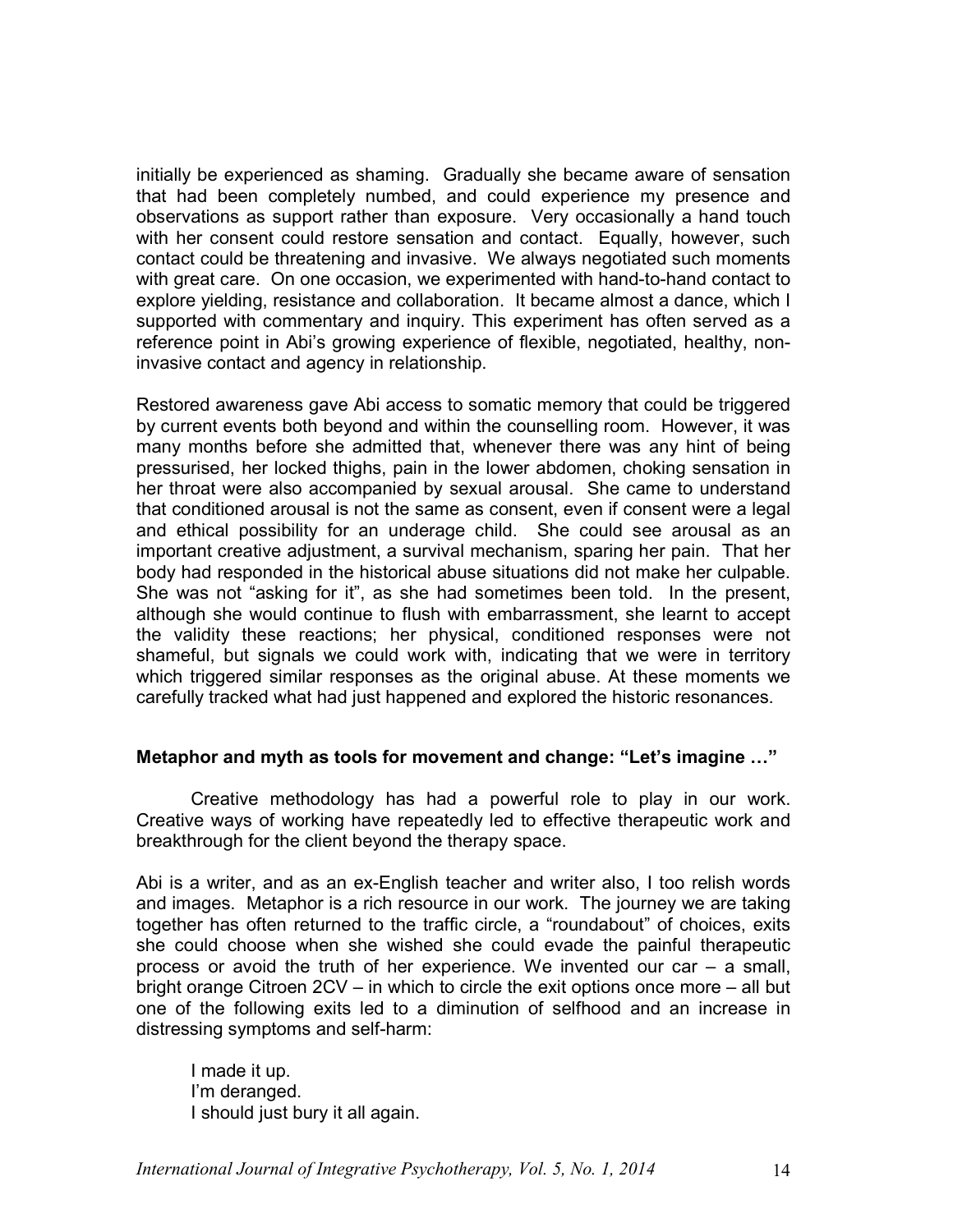I must be evil to believe such a dreadful thing. I caused all the damage. All the symptoms add up to something significant. I'm getting better as we engage with these experiences. Let's carry on with the work.

Our roundabout was a way of helping her return from a dissociative reaction. We might send the car round the traffic circle several times, as she gradually returned to being present. Often we found humour and lightness in place of her panic as we imagined our car's particularly bouncy suspension. Each time, the route of the therapy we were doing seemed the most true, most health-giving and safest of the routes, so we would continue working with the stories of abuse, with her in the driver's seat and me as navigator until the next time she needed to check where we were going. The traffic circle times were often triggered by pressurising contact with family or her husband, and then she needed me to take the pressure off, patiently and cheerfully going round the circle again as many times and as often as we needed to.

Abi's fear that she is making it all up has been helped by a cooking metaphor. She is a fine cook, and loves mixing flavours inventively. She is also a writer of stories, and has always had a vivid imagination, which grownups around her used to criticise. Although her memories are unverifiable, we have come to distinguish between her sense of a convincing, but fictional flavour, and one that has the tang of experiential truth. When writing, she consciously reaches, as it were, for the herb or spice she wants. When working with memory, her sensation is of testing something that already has a particular taste. We can't *know* it is true, but the flavours suggest very strongly she is not a fantasist. Her steady recovery equally supports the view that this is not the merely the concoction of a lively imagination.

A jungle metaphor expressed the fear she felt on this journey. Though we did not know the way, we could find the path together. We became trusted coexplorers. After one painful session, we ruefully extended the jungle metaphor, deciding we had fallen into an "elephant trap", unexpected, deep, covered by branches. I realized that elephant trap moments were more likely to happen if Abi felt pressure from me to deal with an episode before she was ready, or if she felt I had any agenda with her at all. Later, we learnt to anticipate dangerous territory and go more carefully. The elephant trap also signalled episodes demanding attention. It became a useful shorthand. We recognised and admitted that at times we both felt afraid, and while I was responsible for the safety of therapeutic environment, it repeatedly seemed that my honesty met present and historic relational needs, helped her to regulate her own feelings, and gave her a powerful reparative experience of making an impact (Erskine et al., 1999, p. 141). We were in this together.

At one stage, several months in, I was concerned that she kept skirting memories that were pressing strongly for attention in dreams, flashbacks and difficult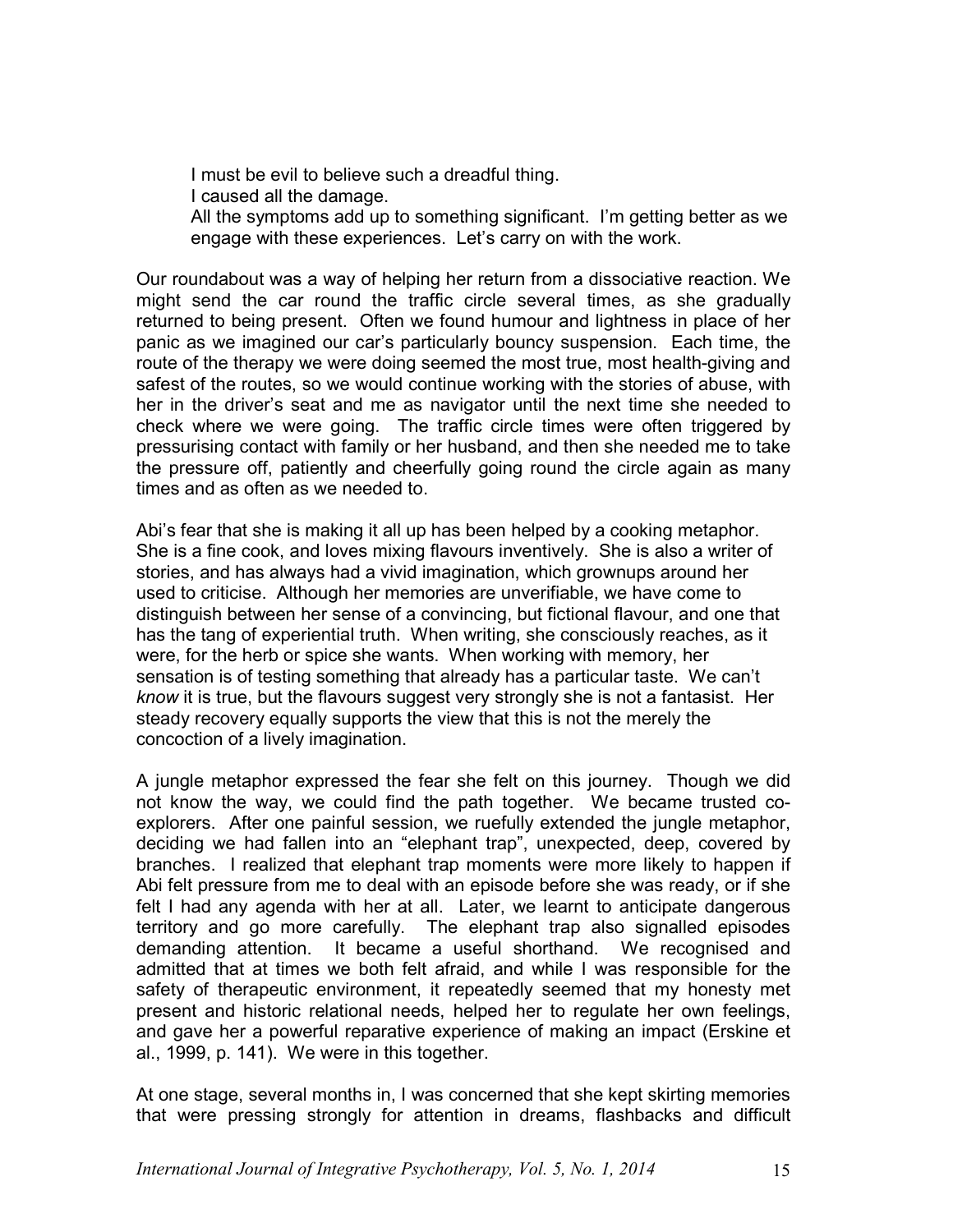encounters. Week after week, she would intend to tell me but other things came to the fore. In supervision, we reflected on this pattern.

"How do I help her to go where she needs to go?" I asked. "She'll take you there when she's ready."

Taking this advice, I stopped feeling that I needed to make this necessary part of the journey happen and resolved to wait. I learnt to "lead by following", accepting and trusting her pace, maintaining creative indifference. Not by coincidence, very shortly afterwards, Abi felt ready. "It's time to do this," she said. "Will you come with me?"

We gulped, and stepped down into the elephant trap on purpose, into the darkness of one particular visit of her father to her attic bedroom when she was perhaps five years old, which left her soiled and desperately trying to wash her sheet in the little basin under the skylight. Interestingly, her self-harming and emotional distress diminished each time we tackled a particular memory, suggesting we were on the right track. She experienced my presence as she told her story as supportive and comforting, and was more able to connect with the distress of the child. Her story had an impact on me, and this impact called her into existence in new ways. The metaphor carried us to a place where Abi could begin to make meaning out of confusion and fear.

The title of this case study "Into the Labyrinth" is taken from a final powerful example of creative process that facilitated movement and change. Here, the power of myth to carry meaning transformed the client's lived experience outside the therapy room. Abi has divorced her husband, but had to face a court hearing to resolve the settlement, a particularly difficult challenge in the light of her financial history. Her survival and that of her sons was at stake. She was terrified by the exposure of a public hearing, watched by many, overseen by a male judge, where she would be unable to control what was said about her. She blushed scarlet at the thought of it. She was afraid of being coerced into neglecting her own interests in favour of appeasement. As the day drew near and her panic increased, we searched for a metaphor or story which would carry her through the ordeal she had to face, and help her to use her new-won skills and awareness in holding her ground and fighting for her own interests.

Myths are carriers of truth, and, like metaphor, are open to rich interpretation. We explored the setting in the courtroom and imagined that she was facing her exhusband.

Therapist What does he look like? Client Like a bull! Therapist and Client A Minotaur!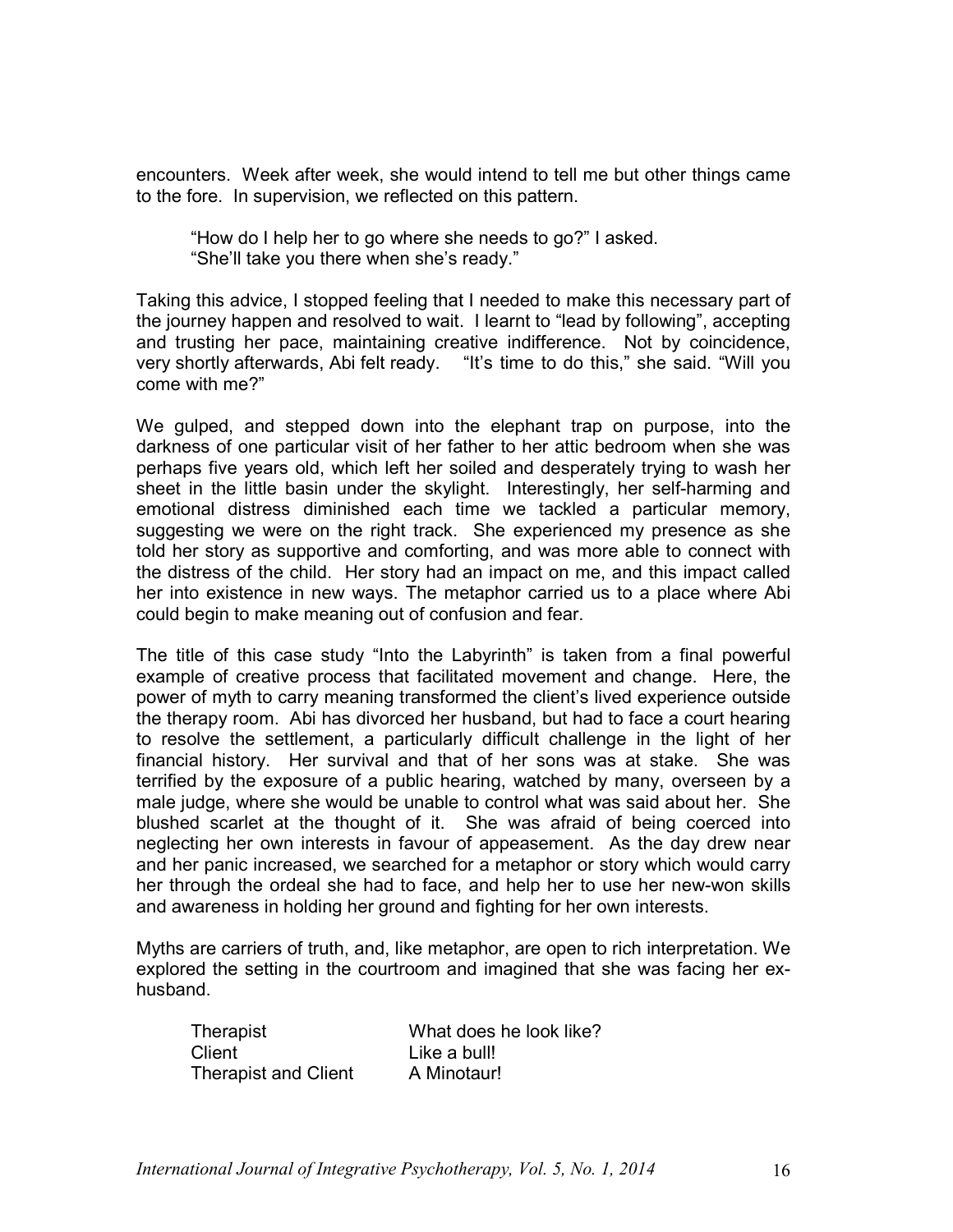We had to check the story, in which Theseus must go alone into the labyrinth to slay the monster, half-bull, half-man, who devours young men and women to satiate his appetite. The resonances were not lost on us. Princess Ariadne promises to help him escape the labyrinth by giving him a thread to unroll as he approaches the centre of the maze (*Plutarch's Lives*, trans. Dryden 1683). Abi became for that session Princess Ariadne, though she wanted to slay the Minotaur herself. Aware we were talking about both myth and the forthcoming ordeal in court I asked,

| Therapist | What will you do when you meet him?                                                                                             |
|-----------|---------------------------------------------------------------------------------------------------------------------------------|
| Client    | I won't look down. I'll look him in the eye. He's a coward. I                                                                   |
|           | want to kill him. But I'm too weak to do more than tickle him.                                                                  |
|           | I can hardly even lift the sword.                                                                                               |
| Therapist | I can't go with you to court, but I have an idea. What if I keep<br>one end of a thread, and you have the other, to know that I |
|           | will be right with you in imagination. Perhaps the judge will                                                                   |
|           | be Theseus for you?                                                                                                             |

It was an important moment of her realisation of both her own vulnerability and strength.

In this kind of work, the story is fluid and alive, ideas emerge as a co-creation, a mutual exploration that creates newness and vitality. Together we chose a golden thread, which I tied in my diary. We broke it, and Abi wound a length to keep. When the day came, Abi found she had a just and perceptive judge who recognised her needs and fought for her best interests, a restorative experience of advocacy and justice. The Theseus myth and its telling parallels with her present and past experience, and the metaphor of herself as a noble princess rather than the shamed and sacrificed victim, allowed her an experience of standing with her head held high right in the heart of the labyrinth.

# **Approaching the end: "Are we nearly there yet?"**

As we approach the ending phase, or reconsolidation in Kepner's model, my client, my supervisor and I all look back with satisfaction at the way we have come. Abi has left the marriage, and has had the courage and rootedness to fight for a fair settlement. She is caring successfully for her sons and managing to co-parent with her ex-husband in ways that are more life giving for them and for her. She is no longer frightened. She is eating well. She very rarely cuts, and if she does, she knows she is trying to tell herself something important, and she listens, avoiding the shame trap. Abi is able to resist coercion from others, and is learning to set safe boundaries in her relationships. She can still experience intimacy through a toxic mixture of violence and kindness that can put her at risk in new romantic relationships, and there is further work to do in disentangling sensuality and sexuality. However, she understands the process of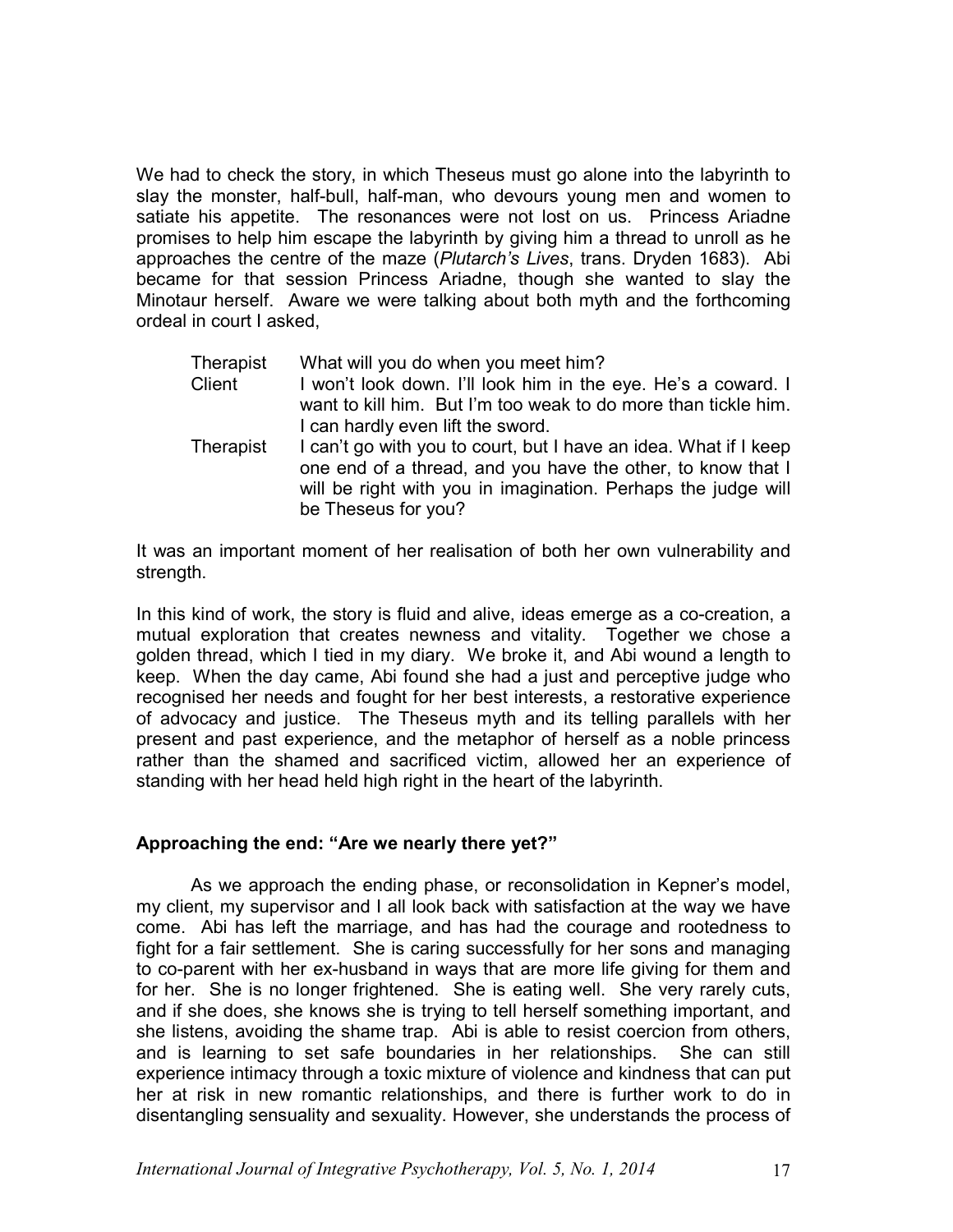change, and that it takes time to establish new patterns. This helps her be patient when she makes risky relational choices. I am able to stay with her nonjudgementally and help her be curious about her process. She is learning to recalibrate, to find a new normal.

There remains some history work that Abi is steadily tackling, signposted by residual somatic and dissociative reactions, or occasional oddly extreme or unsafe responses to current situations. As earlier in the therapy, we found that week after week she would intend to take me to particular incidents but would instead deal with important and relevant here-and-now issues. She knew she was scared. She also knew that once she embarked on this final detailed and specific work, her final connection with her creative adjustment of herself as the fantasist would be severed. Her story would have to be true, with all that implied, especially in relation to what she would do concerning her relationship with her father. While supporting her pacing, I wondered how she would manage to find what she needed to do.

In a resourceful way, she has chosen her own creative approach to this phase. She arrived one week with a jigsaw map of the UK, in addition to the bag of wooden houses, trees, cars and people, a collection of stones, and a request. Would I make a cardboard cut-out of a figure which could represent the abuser? The cairn of stones representing a kind and caring man enabled us to check the flavour of what she relates. These two symbols help her to visualise healthy and abusive behaviours. "Is that what the cairn would do, or the cardboard cut-out?" We have mapped the places she needs to go to, setting out the landscape on the floor and building the many houses where she was abused. Gradually she is daring to explore these incidents. She is making sense of the confused impressions, tethering them to verifiable events, trusting that she does know how to do this healing work with me.

She has found fury, hurling houses after checking she was allowed to.

| Client    | I don't want to go in there! And I won't!                                |
|-----------|--------------------------------------------------------------------------|
| Therapist | And you don't have to. You couldn't choose then, but today,              |
|           | you can choose.                                                          |
| Client    | (calmer) Today, I'd rather not. Is that OK?                              |
| Therapist | (smiling with a questioning look)                                        |
| Client    | Of course it's OK. I can choose, can't I! We're still doing the<br>work. |
|           |                                                                          |

She has found tears.

| Client    | They shouldn't have done that, I was a child. It was not my |
|-----------|-------------------------------------------------------------|
|           | fault.                                                      |
| Therapist | No Abi, it was not your fault.                              |

*International Journal of Integrative Psychotherapy, Vol. 5, No. 1, 2014* 18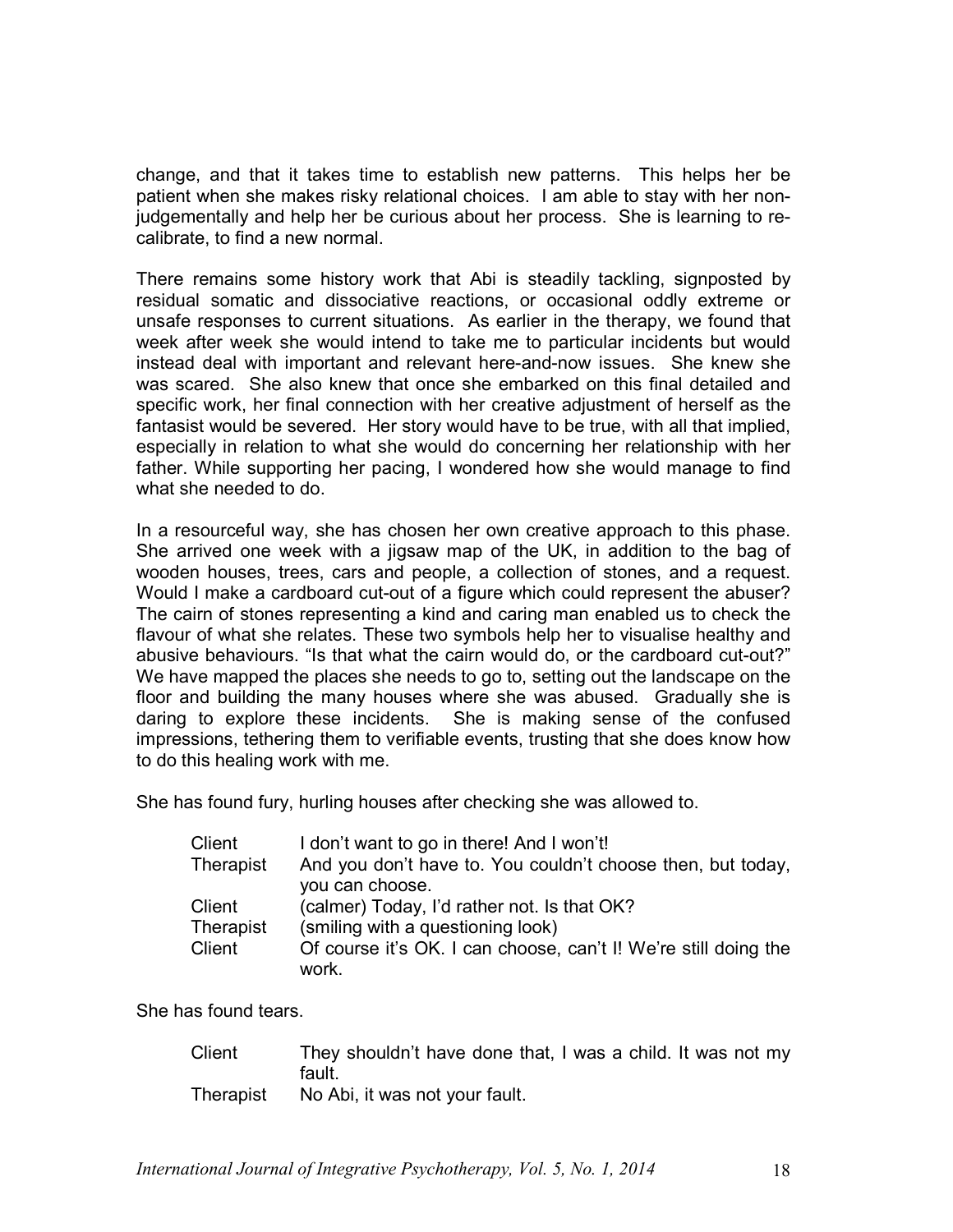Our sense of partnership is palpable and her groundedness increases all the time. There is poignant irony in using childhood toys to resolve the traumatic experiences of her own childhood. As we play seriously together, she paces her work skilfully, taking responsibility for her own wellbeing.

Watching Abi practising flexible and healthy patterns of contact and consent is one of the most exciting aspects of the final stage of our journey. She is confident that she will have the tools, skills, and self-worth to make her way forward after her therapy comes to an end. In the meantime, we relish this phase, and are confident that together we will know how to finish well when the time comes. She can choose. Together we will decide.

Images, objects, story, reading and theory, supervision, reflection and selfawareness, and most of all, the therapeutic partnership itself have all played their part in ensuring that Abi has been ethically and effectively accompanied in her work. My initial fear of not being competent enough for my client's important and difficult work has not been fulfilled. A children's book, *The Kitten Who Couldn't Get Down*, by Helen Pearce (1977) provided a rather less academic holding framework for me when the challenges felt too great! A chestnut kitten repeatedly climbs too high, and then falls while his siblings stay safe in their basket. But the Daddy cat teaches his adventurous kitten to climb safely down: "Front feet, back feet, front feet, back feet." Step by step, with my supervisor's wise help, I have gained experience and confidence through this challenging journey.

Abi is an extraordinary woman – brave, intelligent, honest and resourceful, increasingly able to live a vibrant, choice filled and independent life without being dogged by repeating patterns of abuse. I am humbled to have had the opportunity to accompany such a client so early in my counselling career.

# *Author:*

*Pamela Stocker holds a BA Hons., English Language and Literature, (Birmingham University, UK), PGCE, MA Christian Spirituality (Heythrop College, UK: University of London); PG Dip in Gestalt Counselling (St John's College, Nottingham, UK); MBACP (Accred.).* 

*Ms Stocker is a BACP accredited counsellor working in the East Midlands, UK. Formerly an English teacher and later a boarding school chaplain, she began her training as a therapist in 2007 and completed an MA in Christian Spirituality over the same period. A poet, textile artist and dancer, she continues to develop her interest in body process and the therapeutic use of metaphor, myth and other creative approaches. She has particular experience with issues of spirituality. In her private practice in Uppingham, Rutland, UK, she specializes in longer-term work with couples, individuals, adults and young people.*